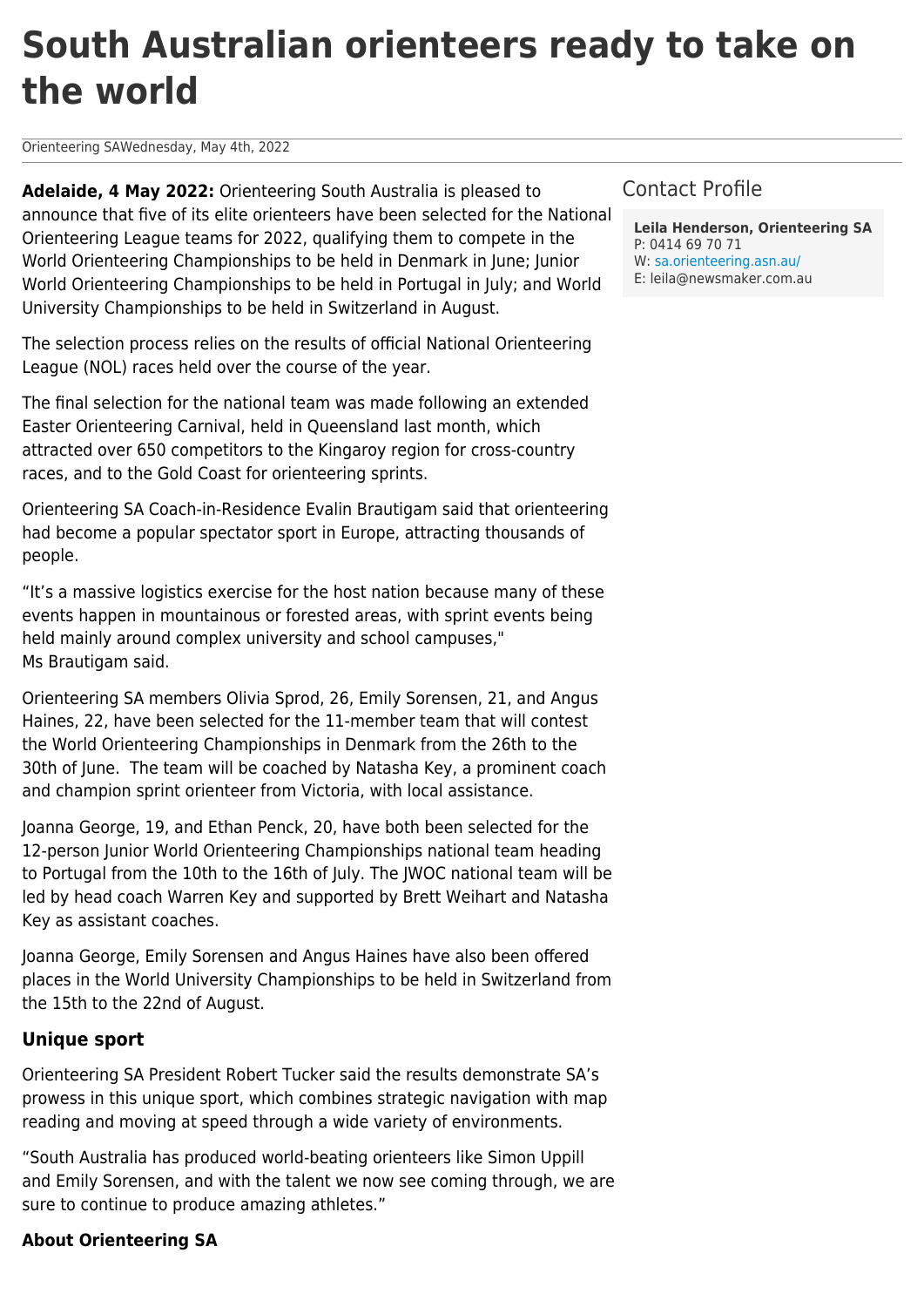Orienteering SA is the peak body for orienteering in South Australia, an affiliate of Orienteering Australia, the national body. Orienteering SA's purpose is to create a strong community of lifelong orienteers, each enjoying a sense of inclusion, well-being and achievement, no matter what their age, stage of life, or fitness.

To find out more about orienteering in South Australia, including map downloads and information about DIY orienteering using the MapRun app, visit:

<https://www.sa.orienteering.asn.au/>

For orienteering events near you, visit:

<http://eventor.orienteering.asn.au/>

File Library